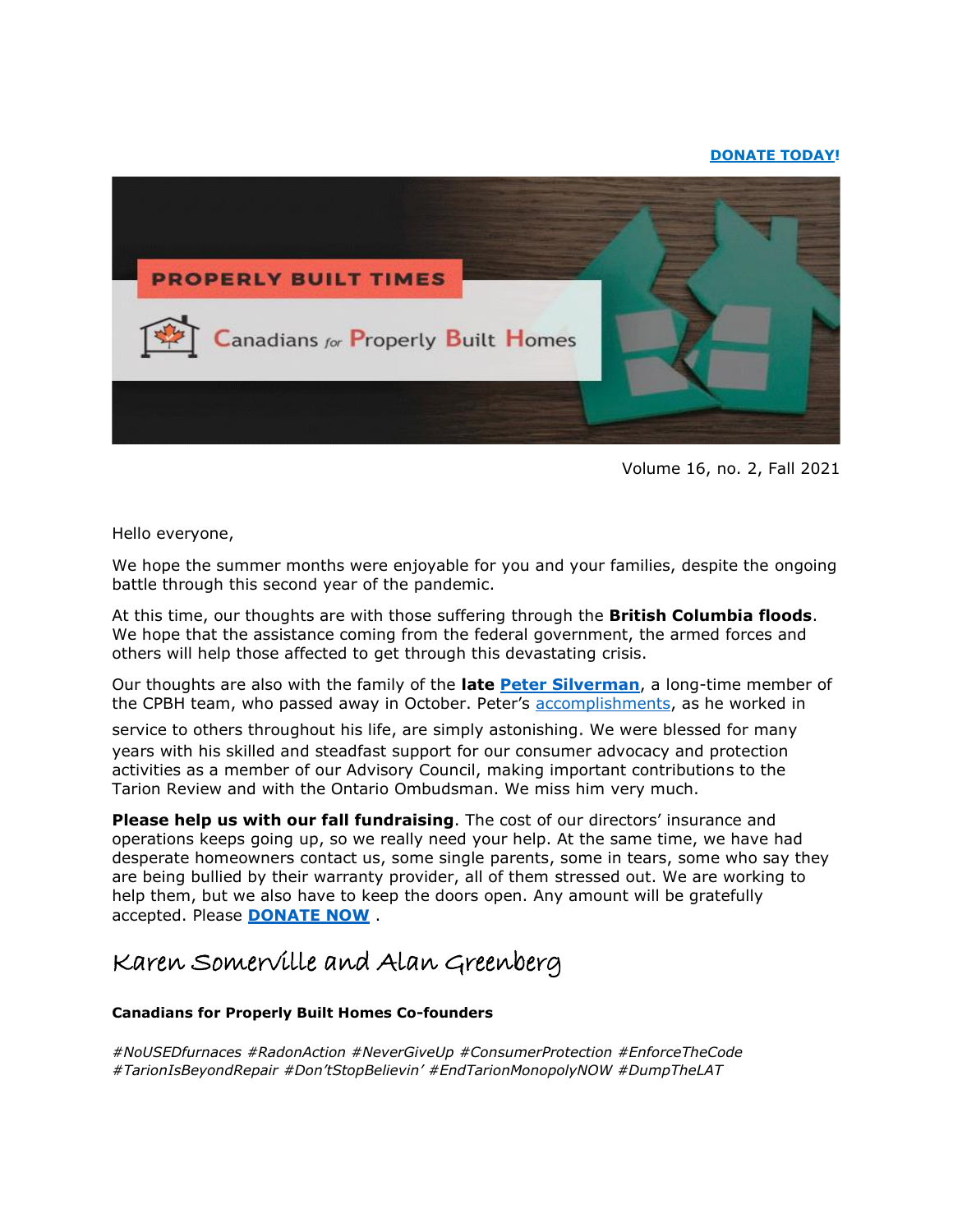

# **New Landscape, New Opportunities**

It has been a busy time at CPBH since the federal election. While the headlines said that the election led to virtually the same government we already had, from our perspective, the event led to important changes in the landscape.

For the first time since CPBH was formed, we have **four federal cabinet ministers** engaged in issues that concern us. While we do not yet have their mandate letters, which should provide some insight into their priorities, we have sketched out the opportunities they have to work together on three initiatives: affordable housing, enhanced consumer protection and the homebuyers' Bill of Rights. You will find the table [here.](http://canadiansforproperlybuilthomes.com/wp-content/uploads/2021/11/Nov.-2021-Opportunities-for-the-Canadian-Federal-Government.pdf)

Canada now has a **Minister of Housing.** While **Ahmed Hussen** was responsible for CMHC before the election, the specific creation of a Minister of Housing is significant. In part, it signals that despite provincial jurisdiction, the federal government sees an important role for itself, has objectives and wants results. A recent Toronto Star article about this is [here.](https://www.thestar.com/politics/federal/2021/10/31/housing-minister-ahmed-hussen-has-a-massive-to-do-list-and-he-couldnt-be-happier.html)

The article states that Minister Hussen's "…first order of business is to bring in the promised homebuyers' bill of rights," which will "...ban so-called blind bidding where bidders can know the asking price of a home but not what other prospective buyers are offering, establish a legal right to home inspection, require "total transparency on the history of recent house sales and on title searches," and the government will move to restrict foreign non-resident home ownership…".

CPBH has written to the Minister and hopes to ascertain whether the right to inspection will apply to new homes as well as to resale homes. We also raised a number of related issues including affordability, the lack of qualified inspectors nation-wide, and the crucial role of code enforcement particularly during this period of intense construction starts.

Indeed, CPBH has written to all four concerned Ministers.

**Steven Guilbeault, Minister of Environment and Climate Change,** should no doubt be interested in properly built homes given the huge impact of housing on  $CO<sup>2</sup>$  emissions. We have brought his attention to the need for code enforcement across the country and asked him to work with the housing minister to streamline national Code development, so it is timely and responsive to today's needs in terms of climate change and energy.

**Johnathan Wilkinson, Minister of Natural Resources**, is responsible for the Energy Star Certified Program. We brought to his attention that while the objectives of the program are laudable, a lack of adequate controls to ensure standards are met has left some homeowners who have contacted us with homes that do not in fact meet the requirements. As well, his department's Greener Home Grants is paying out grants on new homes still under warranty. Brand new homes should not require insulation upgrades, new windows or doors, for example.

As **Minister of Innovation, Science and Innovation, François-Philippe Champagne** has spoken out on the importance of consumer protection as it falls within his mandate. We couldn't agree more. The 2019 Liberal platform called for the creation of an officer of Parliament for Consumer Protection. A successful petition referred the initiative forward for action, however, the election call ended that business. We are calling upon Minister Champagne to renew this effort to give consumers a dedicated voice in our Parliament.